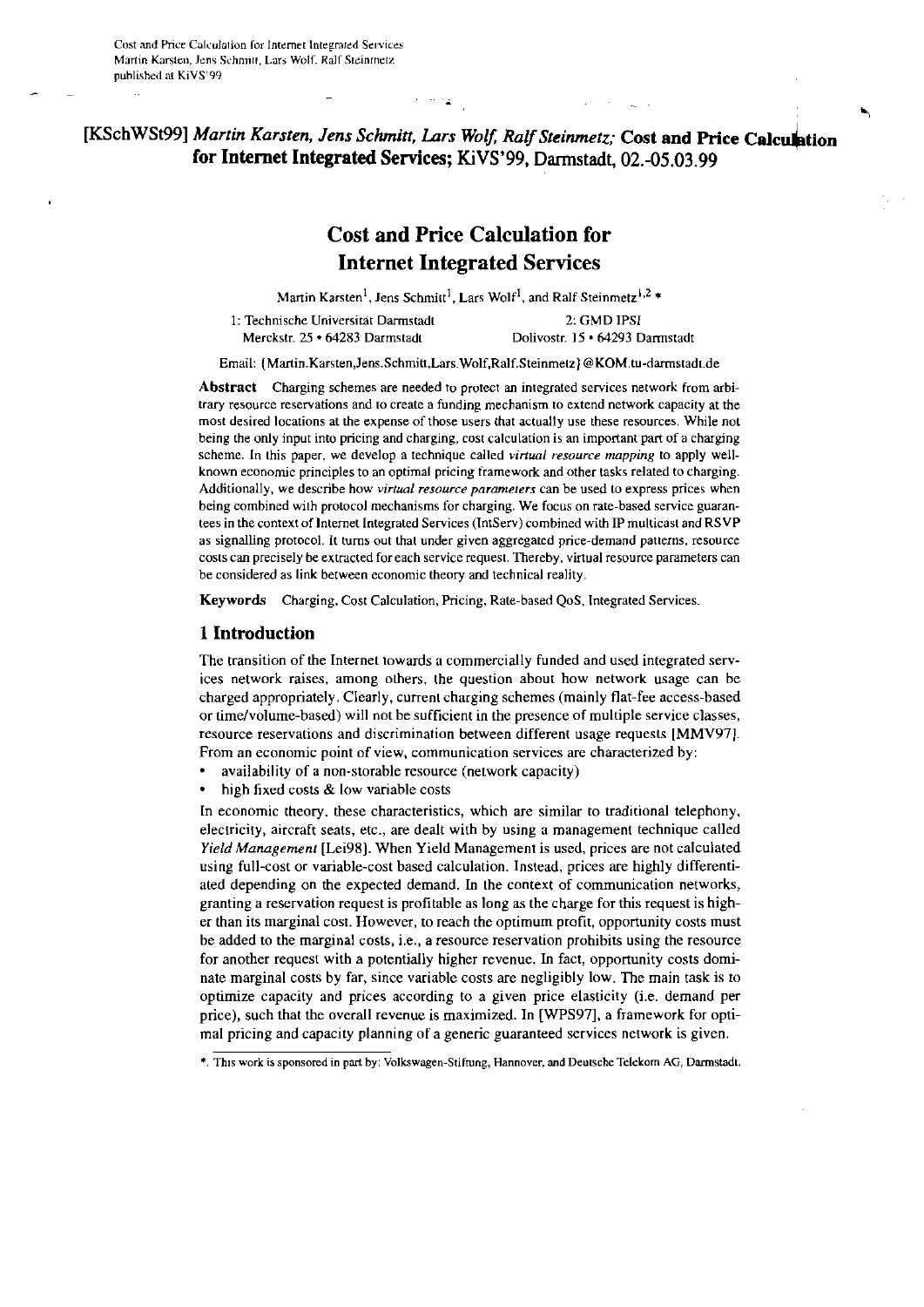Cost and Price Calculation for Internet Integrated Services Martin Karsten, Jens Schmitt, Lars Wolf, Ralf Steinmetz published at KiVS'99

> In this work, we assume the existence of a known aggregated price-demand function and therefore, knowledge about the optimal capacity and expected aggregated demand. We concentrate on the issue of cost calculation and allocation to service requests for different service classes. In order to keep cost calculation and pricing practically tractable, it is desirable to characterize resource usage by comparable parameters. Moreover, other charging tasks like cost allocation and protocol issues can be simplified by using comparable resource parameters or even a single generic parameter, as well. Opposite to this requirement, reservation requests for communication services in a multiple service class network are usually described by a multi-dimensional QoS vector, containing, for example, peak and average bandwidth and end-to-end delay, which cannot easily be compared between different service classes.

> We focus on Internet Integrated Services (IntServ) [BCS94] and describe how to handle an actual reservation request containing a multi-dimensional flow specification. Our main contribution is a method to compare reservation requests and extract precise resource costs. Thereby, the practical use of an existing optimal pricing framework [WPS97] is simplified. We also briefly describe other fields of employment [FD98, HSE97]. Finally, we show how resource costs can be used for price representation using RSVP charging mechanisms as described in [KSWS98].

> The structure of this paper follows the outline above. After discussing related work in Section 2, we discuss the IntServ service classes with respect to resource usage in Section 3. Afterwards, in Section 4, virtual resource mapping and a cost model using virtual resource parameters is described. We then show how to use this cost model for various calculation approaches in Section 5 and present a protocol related use in Section 6. In Section 7, we summarize our results and give an outlook to further research issues.

# 2 Related Work

The problem of charging for network communication can be split in multiple, partially interdependent aspects. In this section, we briefly consider existing work on these aspects.

**Calculation** Cost and price calculation provides the economic background for setting charges. Most of the currently available literature about charging considers economic aspects of network communication by seeking price models to optimize the overall welfare of all users [MMV95, SFY95, GSW95, KVA98, CSKW98] or the network provider's profit [WPS97]. While being very valuable, these approaches essentially represent an application of previously existing knowledge from economic theory to idealized or very general networking scenarios.

**Protocol** Calculation and charging is hardly possible based only on local knowledge, therefore protocol definitions are necessary to exchange charging related information between network entities. In [FSVP98, KSWS98, CSZ98], suggestions for defining protocol elements are made with differing levels of detail. It is important to realize the novel challenge for charging protocol elements, opposite to existing data communication technology: transmission of a protocol message might cause an immediate obliga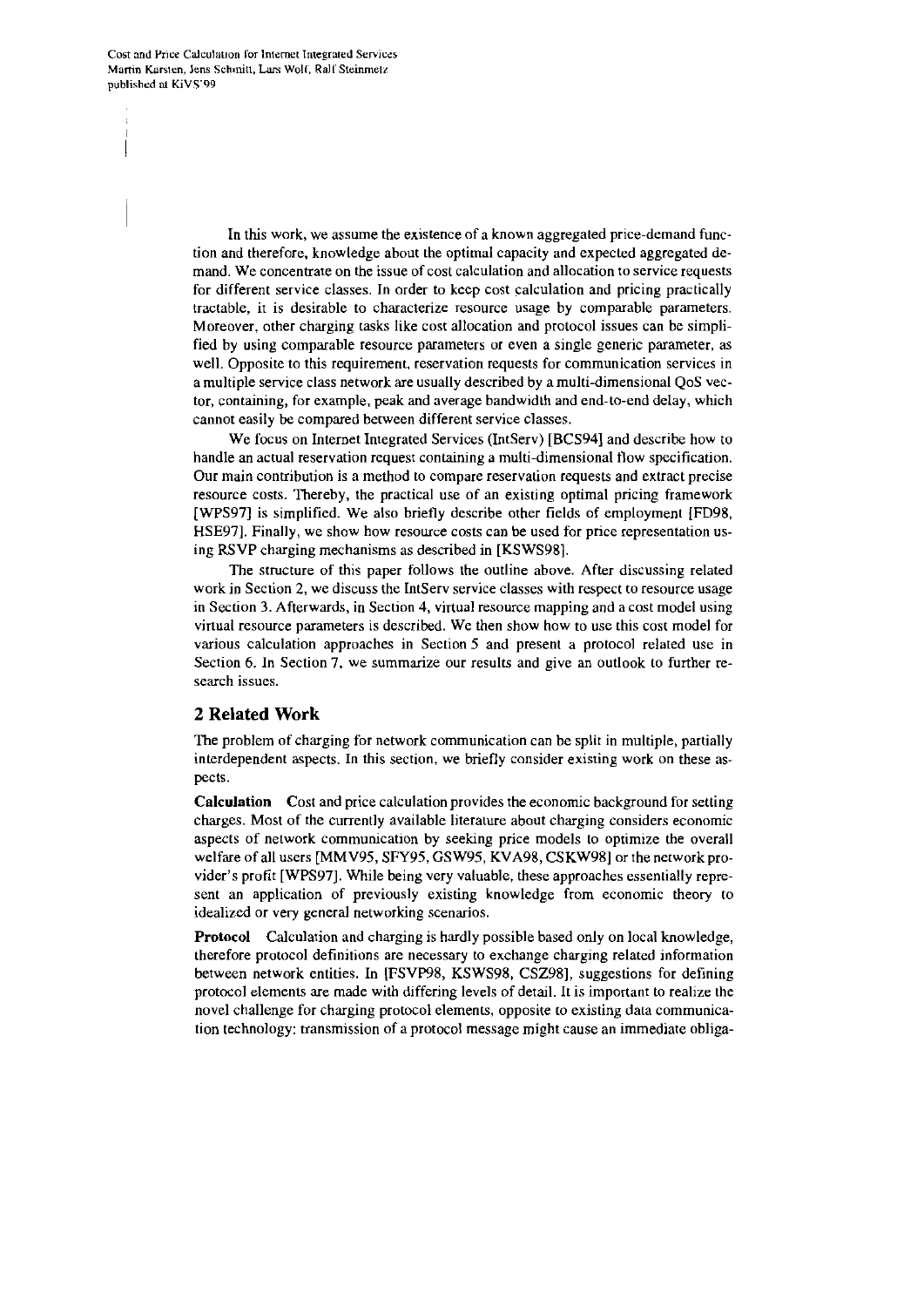tion to pay charges, therefore protocol definitions not only need to be functionally correct, but also must a concise definition of their legal semantics.

Architecture A charging architecture composes all charging components, including calculation, protocol aspects and billing. It is important that these components fit together, for example, charging protocol elements must cany all inforrnation necessary to set a price. In [SCEH96], the *Edge Pricing* paradigm was identified to be a cmcial feature of any charging architecture. Furthermore, a charging architecture must be developed having in mind that any assumption about cooperation between network entities is not valid anymore when individual payment obligations are the consequence of participating in a charging mechanism.

This paper is focused on applying economic results on calculation of costs and prices to existing network technology. However, we also consider how our method can be used with regard to protocol-related aspects of charging. Similar work has been carried out in LCSKW981, but major differences exist. In [CSKW98], the underlying traffic model is based on the notion of effective bandwidth. which is a statistical value, and only considers a single service class. Furthermore, it is not stated how the results can be used by a charging architecture. In this paper, we highly simplify the problem by exploiting existing definitions of service classes and implicitly using the underlying worst-case oriented network calculus of the IntServ framework. Thereby. the work in [CSKW98] can partly be considered as more general, but also as less applicable by having adifferent foundation and direction.

# **3 Resource Usage of IntServ Service Classes**

The IETF's IntServ framework [BCS94] defines services classes for reservation-based QoS provisioning in IP networks. Currently, the *Controlled Load* [Wro97] and the *Guaranreed* [SPG97] service classes are in the process of standardization. Because of its complementary relation to Guaranteed service, we additionally consider the proposed *Guaranteed Rare* [GGPR96] service class in this paper. We also feel that extending the set of service classes is useful to show the general applicability of our model.

In the IntServ framework, RSVP  $[{\bf BZB}^+97]$  is used as control protocol to carry reservation requests and IntServ-enabled routers install reservations to discriminate among different data flows to guarantee a certain level of service to each of them. The full flexibility of the receiver-oriented and anonymous 1P multicast model as well as the inherent robustness of a connectionless network protocol can be exploited by using this approach. In the following, while briefly reconsidering the IntServ service classes, we specify their properties with respect to resource usage.

### 3.1 Controlled Load Service

The definition of Controlled Load service is somewhat fuzzy, in that a traffic flow, characterized by a token bucket, receives a network service similar to best-effort service under "lightly loaded conditions". An imprecise service definition like this is highly unsuitable for commercial network services in the first place, kcause, **as** many authors point out, a charging scheme for transmission services requires a well-defined quality definition and measurable performance objectives [KSWS98, FD98, Asa98, Ga1971. While [Wro97] states implementation and evaluation guidelines for Controlled Load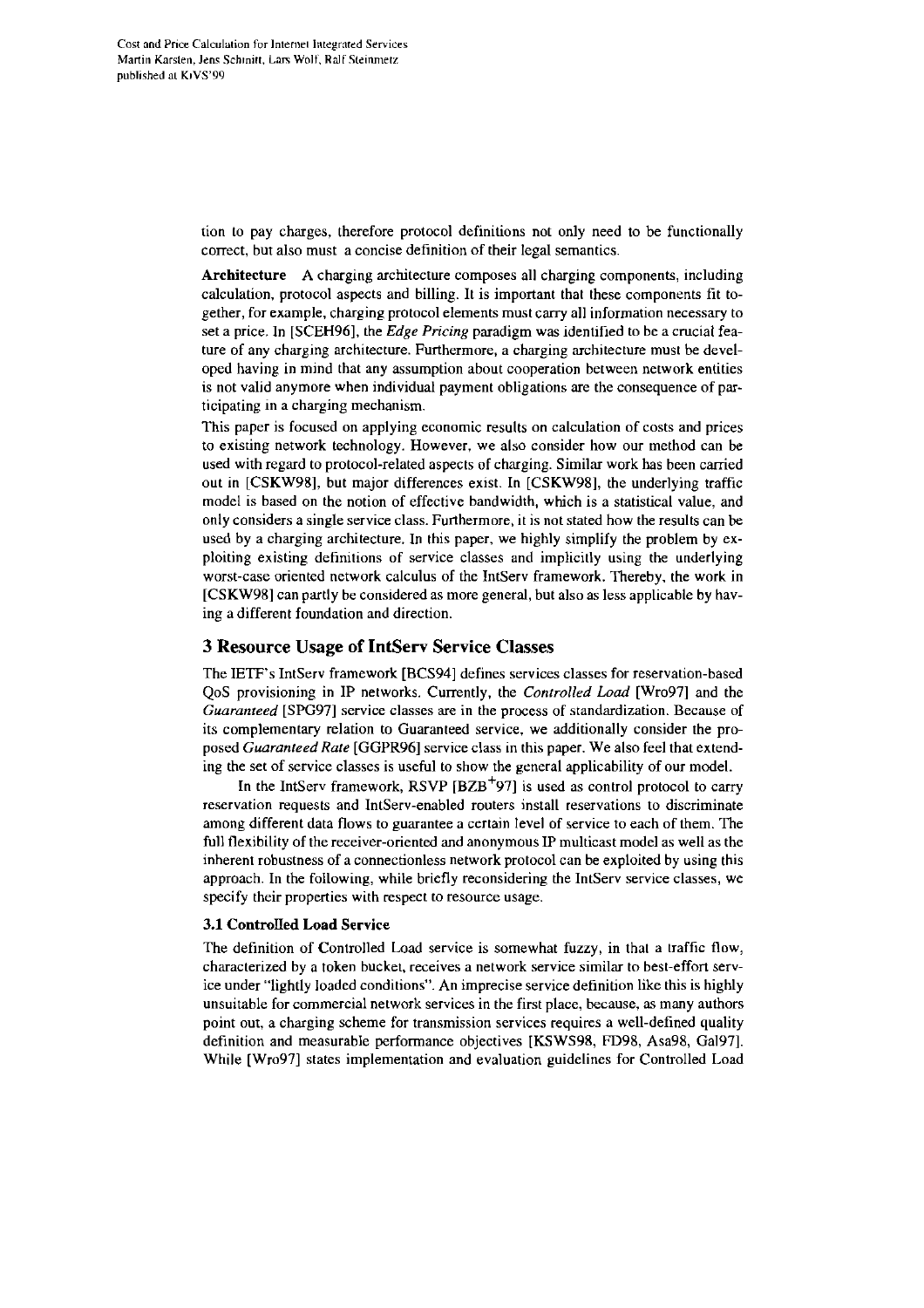service, there are still a number of implementation options left open. For different implementations, slightly different resource usage patterns can be expected, however, all of them have important aspects in common:

- The required service rate can occasionally exceed the token bucket rate.
- The required buffer can occasionally exceed the burst-capable buffer.

Both resources (especially the excessive parts) can be subject to pooling between multiple flows, as long as the probability of excessive loss or delay is fairly low.

### 3.2 Guaranteed Service

Guaranteed service is inrended for applications that have stringent worst-case delay **re**quirements, for example on-line conferencing or distributed interactive simulations. A traffic flow, characterized by a token bucket, receives its requested service rate at each router. If the service rate is enforced for all routers along a flow's path, a bound on the end-to-end delay can be guaranteed for all packets belonging to this flow as has been shown in [PG93, PG941. This service can be implemented in several ways. A straightfonvard implementation uses weighted fair queuing (WFQ) [DKS89] to guarantee the service rate. Other approaches suggest to use a combination of traffic shaping and deadline-based scheduling [GGPR96] to obtain lower buffer requirements and jitter bounds. although this increases the average end-to-end delay.

From an economic point of view. there are some interesting aspects related to Guaranteed service. First, while tighter delay bounds result in a higher service rate, they actually reduce buffer requirements. Second, when a reservation for Guaranteed service is issued, it is distinguished between the token rate of the traffic description and the service rate which eventually determines quality of service. Usually, there is a difference between both, the sum of which (over all G flows) can be used to provide another service class, called *Guarariteed Rate* in [GGPR96]. The accumulated differences between token and service rate of all Guaranteed service flows can on the other hand also be used as the rate pool that is needed to provide the excess service rate for Controlled Load (See Section 3.1). However, in [DVR98], it is shown how careful setting of both values affects the end-to-end delay, which could lead to reservation requests where the token rate equals the service rate. Therefore. appropriate charging must provide an incentive to keep the token rate as low as possible yet reflecting the actual average data rate. We consider this by having separate cost components for token rate and service rate. At this point, we do not consider the optional *slackterm* parameter of a Guaranteed service QoS specification. It has no direct influence on cost and price calculation, because its usage only indirectly affects setting of other service parameters.

### 3.3 Guaranteed Rate Service

As mentioned in Section 3.2, the delay guarantees of Guaranteed service are actually achieved by overreserving a cenain service rate, which however, remains unused most of the time. Therefore, [GGPR96] and others suggested to define the Guaranteed Rate service to make use of these unused resources in a more controlled fashion then by besteffort traffic. The semantics are a long-term guarantee about an average transmission rate, but no guarantees about the end-to-end delay. The underlying assumption of proposing this service is that even if there were not much demand for it in the first place. it might he possible to sell it that cheap that customers are attracted by it.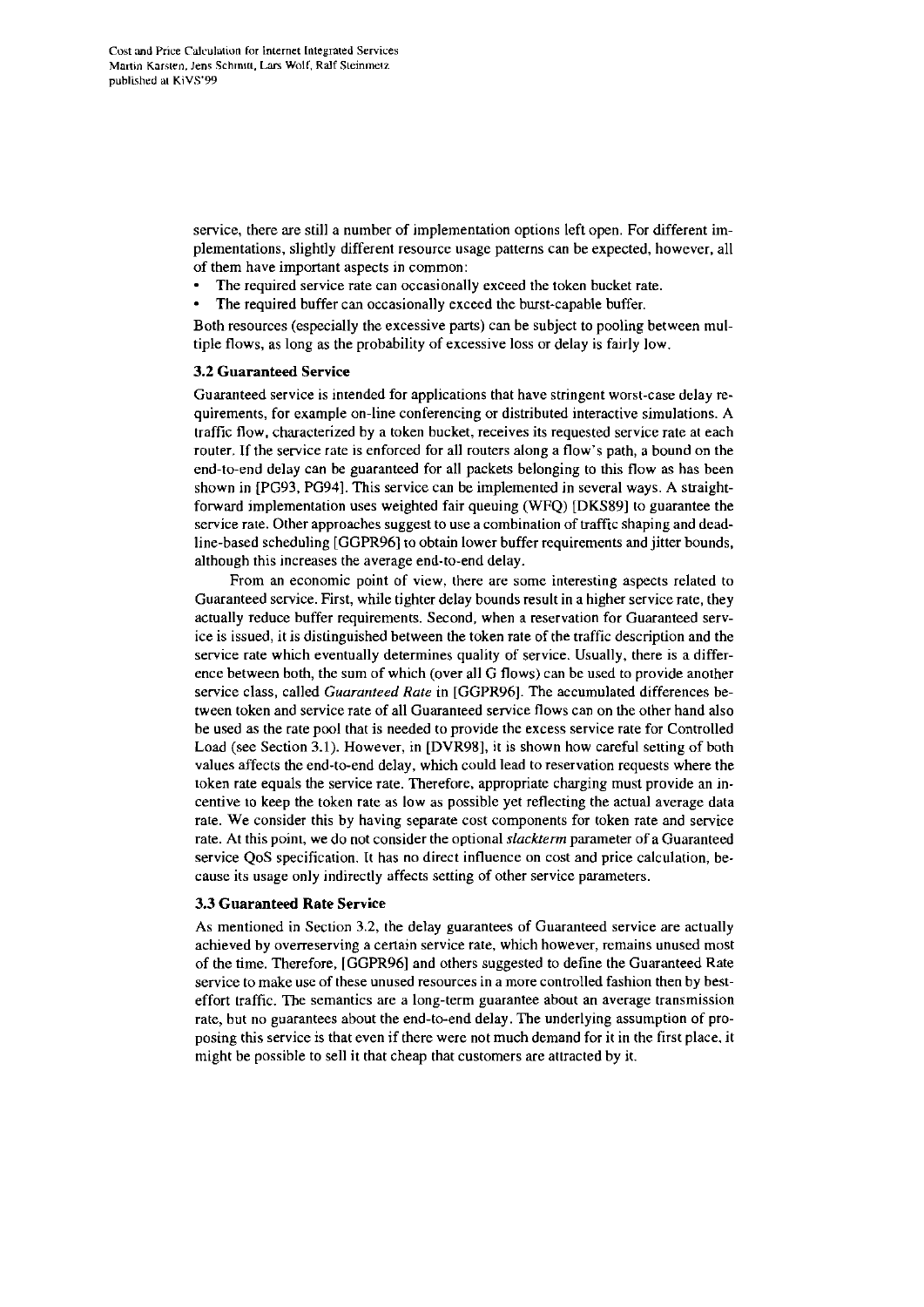# **4 Resource Mapping for IntServ Service Classes**

In this section, we first explain why buffer usage can be neglected for resource costs of IntServ service classes. Afterwards, we formulate a model to map the remaining rate parameters onto virtual resource parameters and use those to handle cost and price calculation.

## 4.1 Eiiuninating **Buffer** Consideration

It turns out that the IntServ service classes' resource usage can be described basically by rate and buffer parameters. As mentioned above, a router is not required to use perflow rate-based scheduling, however, the rate-based semantics of the IntServ classes suggest that an implementation's resource usage will be similar to ihis scenario. We consider the buffer-to-rate ratio of service requests by dividing the required buffer space by the service rate. Even for a very large and bursty traffic stream, this ratio remains at approximately  $1 \frac{\text{MB}}{\text{Mblu/s}}$  (see appendix). In general, we expect that the quotient of both will hardly ever exceed  $10 \frac{\text{MB}}{\text{Mblu/s}}$ . Therefore, we compare this number with real Investment costs.

We (over)estimate the current price for memory with roughly US\$5 per MB. The price of a leased line at OC-3 speed  $(155 \text{ Mbit/s})$  is assumed to be more than US\$ 50000 per month plus a per-mile distance charge, while discounts up to 50% are possible (see [Lei98, FO98] and references herein). To handle a buffer-to-rate relation of 10  $_{\text{Mbivis}}^{MB}$  in an OC-3 interface, the amount of buffer needed is 1550 MB. which is equivalent to US\$ 7750. Expecting 3 years of equipment usage and only US\$25000 as monthly line costs. the total costs of huffer are still less than 1% of the total costs for the leased line. While we are aware that these costs will decrease over time, we in principle assume that the relation belween buffer and link costs will remain roughly the same as with the current cost structure.

The conclusion from this observation is obvious: If it is feasible to equip an outgoing interface with sufficient buffer space. such that queuing buffer will never really become a bottleneck and if this buffer equipment Comes at 1% of ihe link costs, then it is perfectly legitimate to neglect resource usage of buffer space for cosi calculaiions.

# 4.2 Virtual Resource Mapping

In reality, only one resource parameter (service rate, i.e., forwarding capacity) denotes the rate resource of an outgoing link. However, there are up to two rate parameters,  $R$ and r, in IntServ service specifications with even different semantics depending on the actual service class. In order to allocate costs to reservation requests, we rherefore establish a cost mode1 using three **virrual resource parameters,** on which the IntServ rate parameters are mapped.

- The *token rate*  $(q_T)$  describes the forwarding rate that is always available and expected to be constantly used by a flow.
- The *clearing rate*  $(q_C)$  denotes a guaranteed forwarding rate on top of the token rate that is reserved per delay-guaranteed flow, but expected to **be** used only for bursts of data.
- The *residual rate*  $(q_R)$  is a forwarding rate on top of the token rate, which is only statistically available to a flow. This resource represents the unused capacity of  $q_c$ .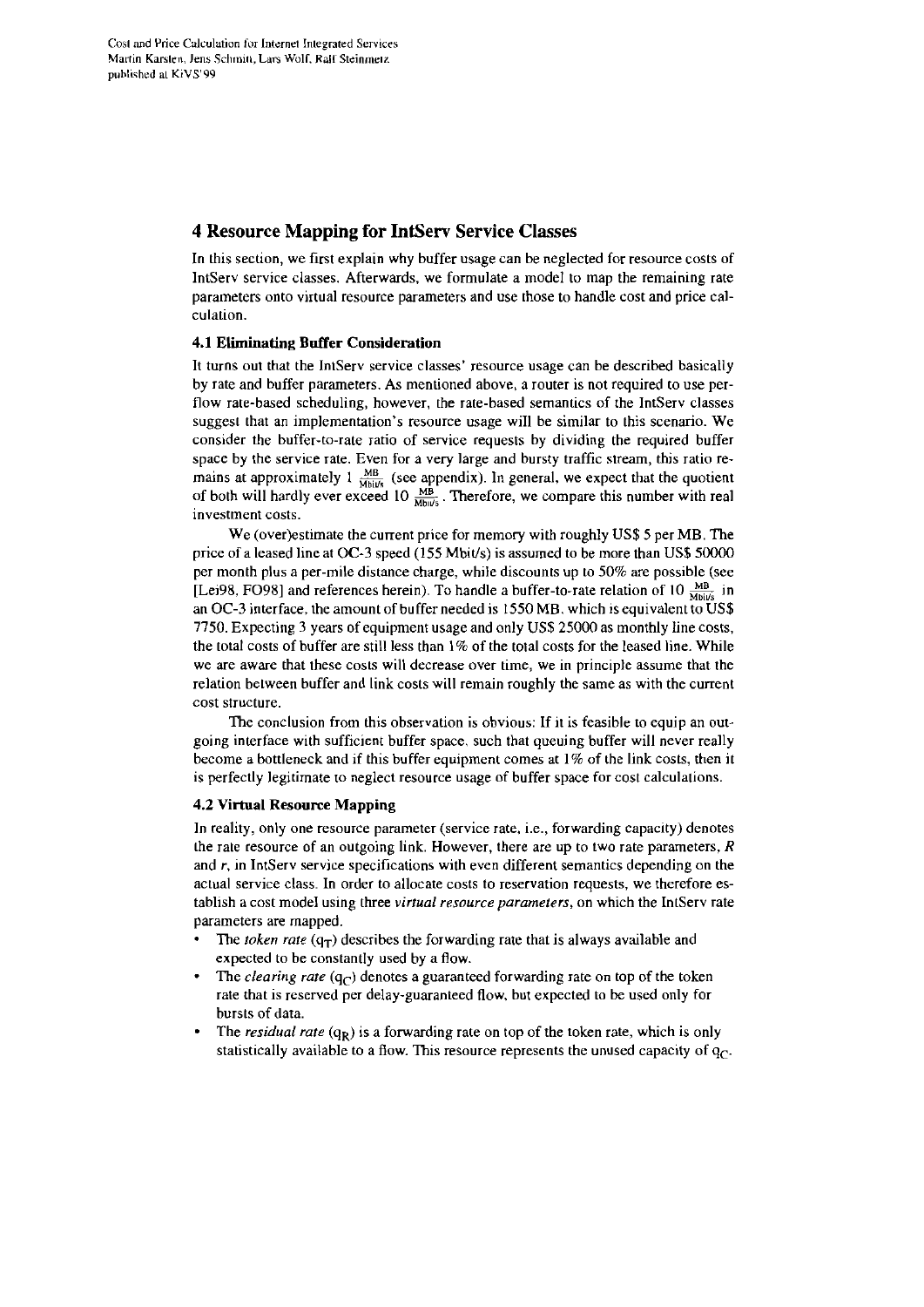| service class          | Jτ | qс    |  |
|------------------------|----|-------|--|
| Guaranteed             |    | R - r |  |
| Controlled Load        |    |       |  |
| <b>Guaranteed Rate</b> |    |       |  |

Using these parameters, mapping the  $R$  and  $r$  parameter from a flow specification to the virtual resource parameters is done according to Table 1:

Table I: Resource allocation for lntServ service classes

In Table 1, parameter  $e$  denotes the additional rate that is needed to support the occasional excess needs of Controlled Load service. Calculation of this parameter depends an the token bucket specification of a service request and is mainly dependent an the actual implementation choice for Controlled Load.

Our goal is to find a linear function

$$
cost(x_T x_C, x_R) = ax_T + bx_C + cx_R
$$
 (1)

to assign resource costs to a flow requesting token rate  $x_T$ , clearing rate  $x_C$  and residual rate  $x_R$ . Costs are applicable per fixed time unit, which can be chosen arbitrarily small. In such a model, the time parameter is a constant scaling factor, therefore we do not explicitly consider it for the rest of this section.

#### 4.3 Cost Model

When using Yield Management, a cyclic dependency (shown in Figure **1)** exists between the various calculation steps. The following cost model is not intended to be a complete solution for the task of Setting prices, but it is an important piece of this cyclic process. We artificially break the cycle by assuming the existence of a known price-demand curve for aggregated resource usage of each resource in each service class.



Figure 1: Cyclic dependency among calculation tasks

That given, it is possible to determine the optimum prices and provide capacity according to the demand, therefore we can calculate the expected demand and revenue for each resource parameter. Note that in reality it is usually not possible to estimate the correct price-demand curve. instead an approximation can be generated based an experience of past measurements. In this case, it is highly useful to only measure aggregated parameters. The expected demand can be mapped on the virtual resource parameters as well, hence we know the following revenue parameters:

| Let $D_X(S)$ be the aggregated demand and |  |
|-------------------------------------------|--|
|-------------------------------------------|--|

Iet  $rev_X(S)$  be the aggregated revenue (3)

for service class  $S \in \{G, CL, GR\}$  and virtual resource  $q_X, X \in \{T, C, R\}$  with

G: Guaranteed service, CL: Controlled Load, GR: Guaranteed Rate and

q<sub>T</sub>: token rate. q<sub>C</sub>: clearing rate, q<sub>R</sub>: residual rate.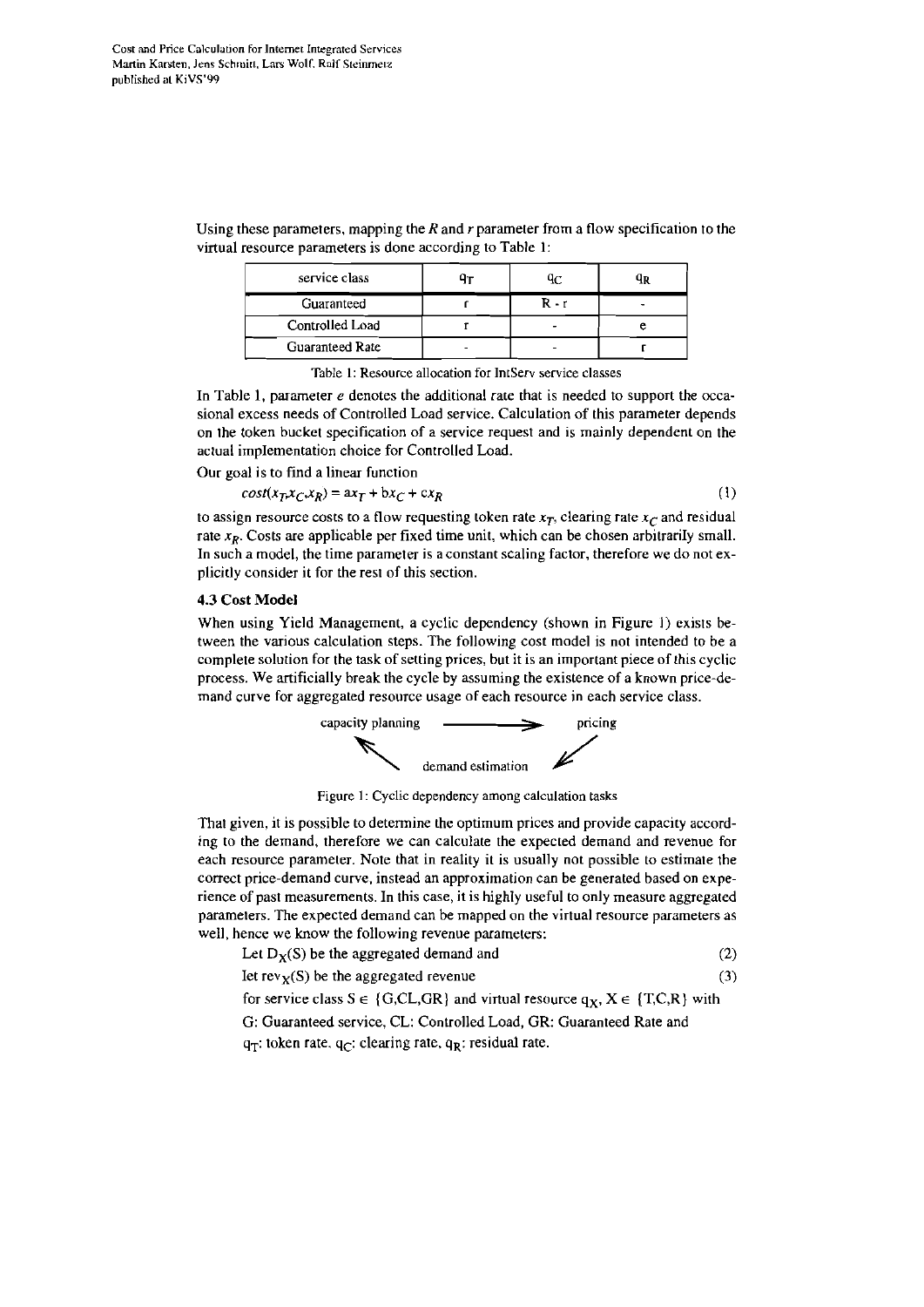Of Course, the corresponding accumulated values are known, as well:

$$
rev(S) = rev_T(S) + rev_C(S) + rev_R(S)
$$
 for service class  $S \in \{G, CL, GR\}$  and (4)

$$
D(S) = D_T(S) + D_C(S) + D_R(S)
$$
 for service class  $S \in \{G, CL, GR\}$  (5)

We only consider opportunity costs which are equal to the respective price for each unit of virtual resources. To be precise, ihe coefficients a, b and C denote costs **und** price per resource unit. Therefore, using **(I),** *(2),* (4) and knowing the empty fields in Table 1, we can establish the following revenue equations:

$$
rev(G) = a \times D_T(G) + b \times D_C(G) \tag{6}
$$

$$
rev(CL) = a \times D_T(Cl) + c \times D_R(Cl) \tag{7}
$$

$$
rev(GR) = c \times D_R(GR) \tag{8}
$$

Solving these equations produces the coefficients for the cost function, as well. As the last step, the service-specific cost functions result from mapping the virtual resources back to the original parameters:

$$
cost_G(r,R) = cost(r,R-r,0) = a \times r + b \times (R-r)
$$
\n(9)

$$
cost_{CL}(r) = cost(r, 0, e) = a \times r + c \times e \quad (10)
$$

$$
cost_{GR}(r) = cost(0,0,r) = c \times r \quad (11)
$$

Depending on the context, it might be desirable to calculate a fraction of total costs for a service request. instead of calculating an absolute cost value. Using opportunity costs, this can be achieved by dividing the absolute cost value by the total revenue.

# **5 Application to Calculations**

# **5.1 Optimal Pricing**

The aulhors of [WPS97] present a very general and complete model for optimal pricing of multiple guaranteed service classes under consideration of price-demand functions. It is correctly pointed out that analytically solving the whole model is mathematically intractable, therefore a heuristic procedure is described to apply the results. While other research approaches often deal with optimal pricing in a sense of optimal welfare [MMV95; SFY95. GSW95, KVA98CSKW981, this pricing scheme is targeted to maximize profit for the provider. However. as noted in [WPS97], a similar model can be developed to maximize other objectives. Furthermore. any model can benefit from virtual resource parameters. We simplify the general model and apply virtual resource mapping for IntServ service classes in several ways:

- Instead of using very general assumptions about admission control and the properties of service classes, we exploit the knowledge about IntServ service classes to make requests for different classes comparable.
- We do not explicitly consider a spot market for best-effort traffic. because first, we do not believe this to be technically achievable and second, it is not desirable for customers, given the postulation that prices should he known ahead of time [FD98, KSWS981. Instead, we belicve that a certain fraction of the overall network capacity is assigned to best-effort uaffic and priced according to a traditional method (flat-fee, etc.).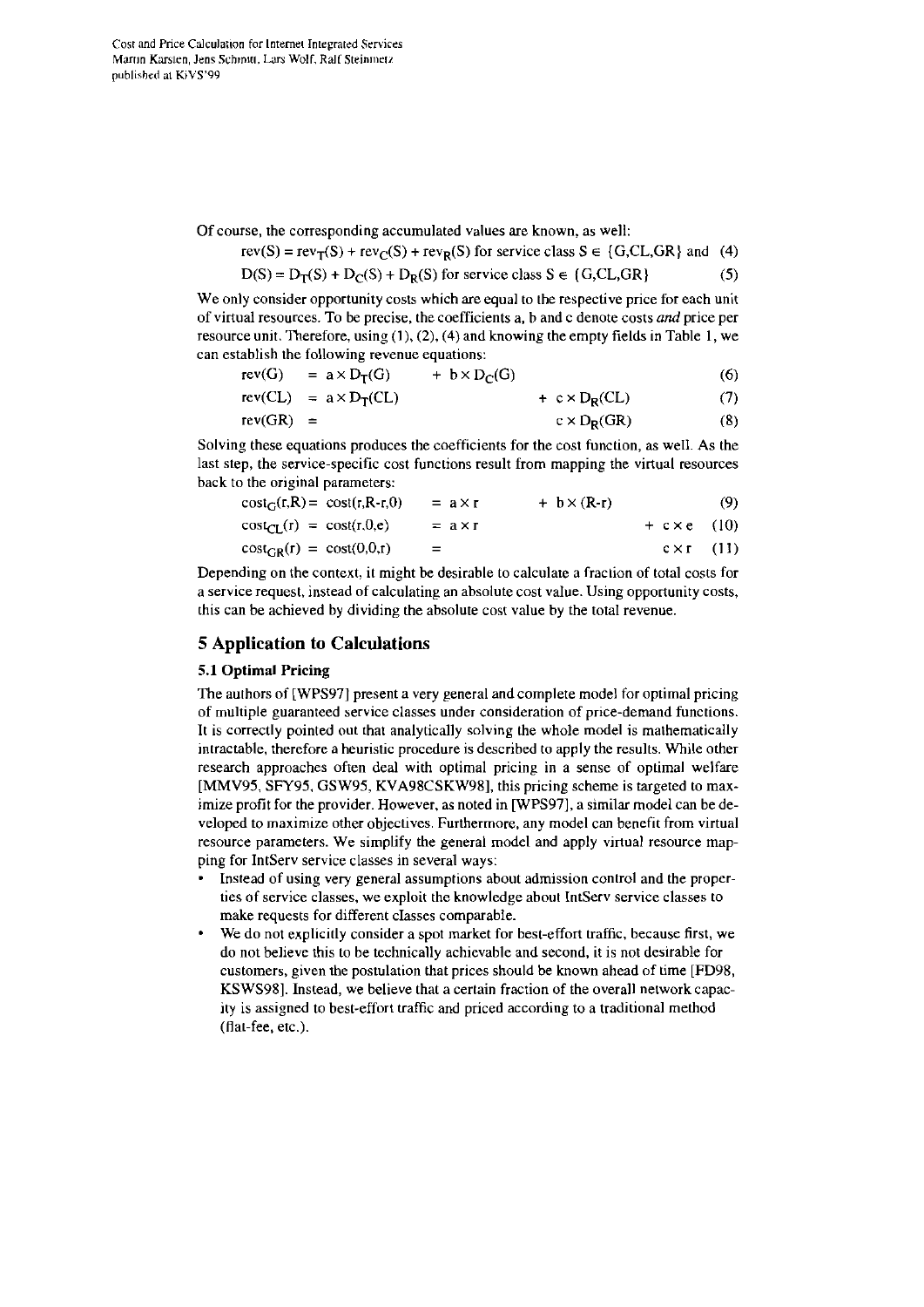In [WPS97], communication services and demand patterns are modelled by the  $\bullet$ notion of calls, i.e., call probability. call duration, static QoS, etc. While being applicable to **ATM** service classes, tbis model does not fit well with rhe IntServ framework. Instead, our model uses aggregated demand functions for each time period. which implicitly encompasses the above details and also Covers dynamic QoS.

The core formuIa which shows the total revenue that is to be opiimized can then be specified using (6). (7) and (8) and looks **as** follows (roughly using the notation of [WPS97]):

$$
\int_{0}^{Tb} \left\{ \sum_{X= T, G, R} \gamma_X(p_X, t) \times p_X \right\} dt - K(C_{Tb})
$$
\n(12)

under constraints

$$
\gamma_{\mathsf{T}}(\mathsf{p}_{\mathsf{T}},\,t) \leq C_{\mathsf{T}\mathsf{b}}\tag{13}
$$

$$
\gamma_{\mathbf{G}}(\mathbf{p}_{\mathbf{G}}, \mathbf{t}) \leq \mathbf{C}_{\mathbf{T}\mathbf{b}} - \gamma_{\mathbf{T}}(\mathbf{p}_{\mathbf{T}}, \mathbf{t})\tag{14}
$$

$$
\gamma_{\mathbf{R}}(\mathbf{p}_{\mathbf{R}}, \mathbf{t}) \leq \mathbf{C}_{\mathbf{T}\mathbf{b}} - \gamma_{\mathbf{T}}(\mathbf{p}_{\mathbf{T}}, \mathbf{t})\tag{15}
$$

Variables used:

| price for each unit of virtual resource $qx$ (equal to a, b or c from<br>$p_X$ .  |  |
|-----------------------------------------------------------------------------------|--|
| $(1)$ , resp.)                                                                    |  |
| $\gamma_X(p_X,t)$ :<br>aggregated demand for $q_X$ at time t, when price is $p_X$ |  |
| Tb:<br>duration of business cycle                                                 |  |
| total available service rate (reservable bandwidth)<br>$\mathrm{C_{Tb}:}$         |  |
| amortization of capital investment over one cycle<br>$K(C_{Th})$ :                |  |

Constraints (13), (14) and (15) denote the fact that the amount of service rate reserved as token rate cannot be re-used, whereas service rate used as clearing rate can be used simultaneously **as** residual rate.

Comparing (12) with the corresponding formula in [WPS97] shows that using virtual resource parameters and considering only aggregated demand significantly reduces the mathematical complexity. While being subject of ongoing work, it is our assumption thai in such a way, the problem of optimal pricing might be analytically tractable. We are convinced that our approach is very useful to apply theoretic results in a real environment.

# 5.2 Full-Cost Calculation

In [FD98] it has been pointed out that there might be situations in which cost calculation has tobe based on full costs. instead of opportunity costs. For example, if the communication market is regulated by a government agency, a network provider must prove real costs as the basis for its price calculation. In such a situation, a slightly modified cost model can be applied. Instead of estimating the revenue, full costs are assigned to a time period and divided among the service classes. The aggregaied future demand is estimated for that time pericd **as** well, potentially based on past experience.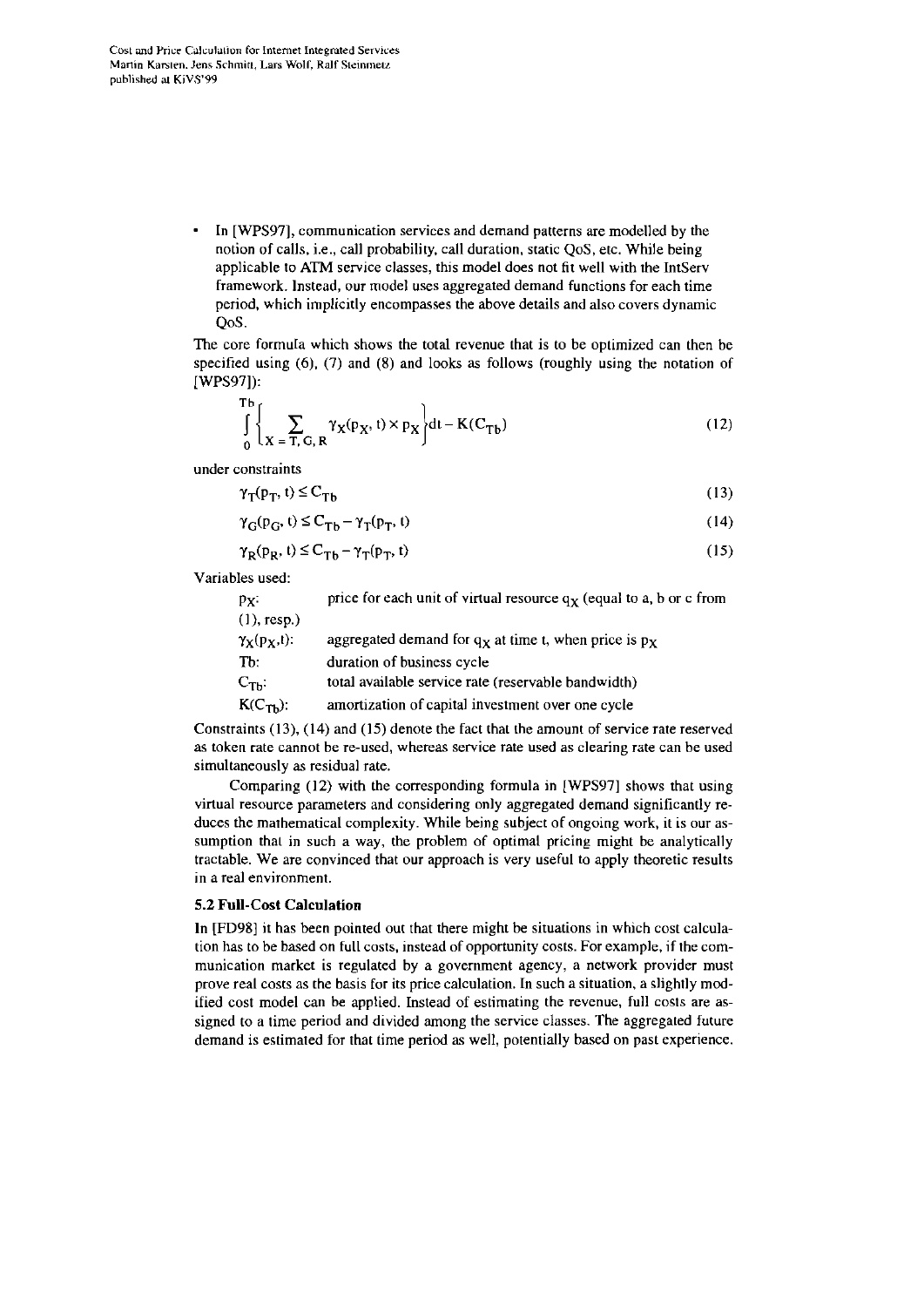To operate economically. all costs have to be covered by ihe aggregated revenue, therefore the same methods can **be** applied as with opportunity costs, except in equations (6), (7) and (8) the left side is replaced by an appropriate fraction of the total cost. This procedure is highly useful, because it simplifies the task of estimating demand. This is due to the fact that aggregated demand can easier be estimated than exact demand on a small time-scale. Additionally, costs are better comparable between multiple service classes when using uniform cost coefficients in cost functions as in  $(9)$ ,  $(10)$  and  $(11)$ .

## 5.3 Cost Allocation for Multicast Communication

The IntServ framework extensively builds upon usage of multicast communication. A thorough study of allocating costs among members of a multicast group is presented in [HSE97]. Cost allocation is described by splitting each link's costs among a defined subset of group members. Definition of the subset determines the allocation strategy. Of Course, the sum of each cost fraction must equal rhe total costs for a link. Realizing such an approach becomes much simpler, if costs can be expressed as a linear function of resource Parameters. especially if chages are shared among receivers with heterogeneous QoS requirements. The cost functions (9). (10) and (11) fulfil this requirement and therefore, simplify cost allocation for multicast communication.

# **6 Application to Charging Mechanisms**

In [KSWS98], an approach to exchange charging information between RSVProuters is presented. The problem ot'appropnately representing prices was left Open for further study. Using the methods presented in Section 4. we can establish a concise notion for prices which fits with the protocol-oriented approach of [KSWS98]. Although in [KSWS98] it was assumed that price representaiion probably depends on the service class, we can now formulate a single price function representing all service classes considered in this paper:

```
price := price for q_Tprice for q_cprice for q_Rmax buffer-rate ratio 
  other charge components
```
Using this notion. all necessary QoS-dependent price information is transmitted. There might be other charge components, for example a flow setup fee. This is represented by the generic field  $\zeta$ other charge components>. The field  $\zeta$ max bufferrate ratio> represents the limited buffer space of each router. As discussed in Section **4.1,** routers can be equipped, such that buffer space should never really be a scarce resource. Prices can be accumulated at each hop and because the price function is linear, upstream charges can easily be split at multicast branches (see also Section **5.3).** 

Note that even when the charge coefficients for each router are largely stable, it is usually necessary to transmit price information with each PATH message (see [KSWS98] for details). According to the *Edge Pricing* paradigm [SCEH96], the price function expresses the total accumulated charges from the sender to the respective next hop. Therefore, accumulated price functions for different flows using different paths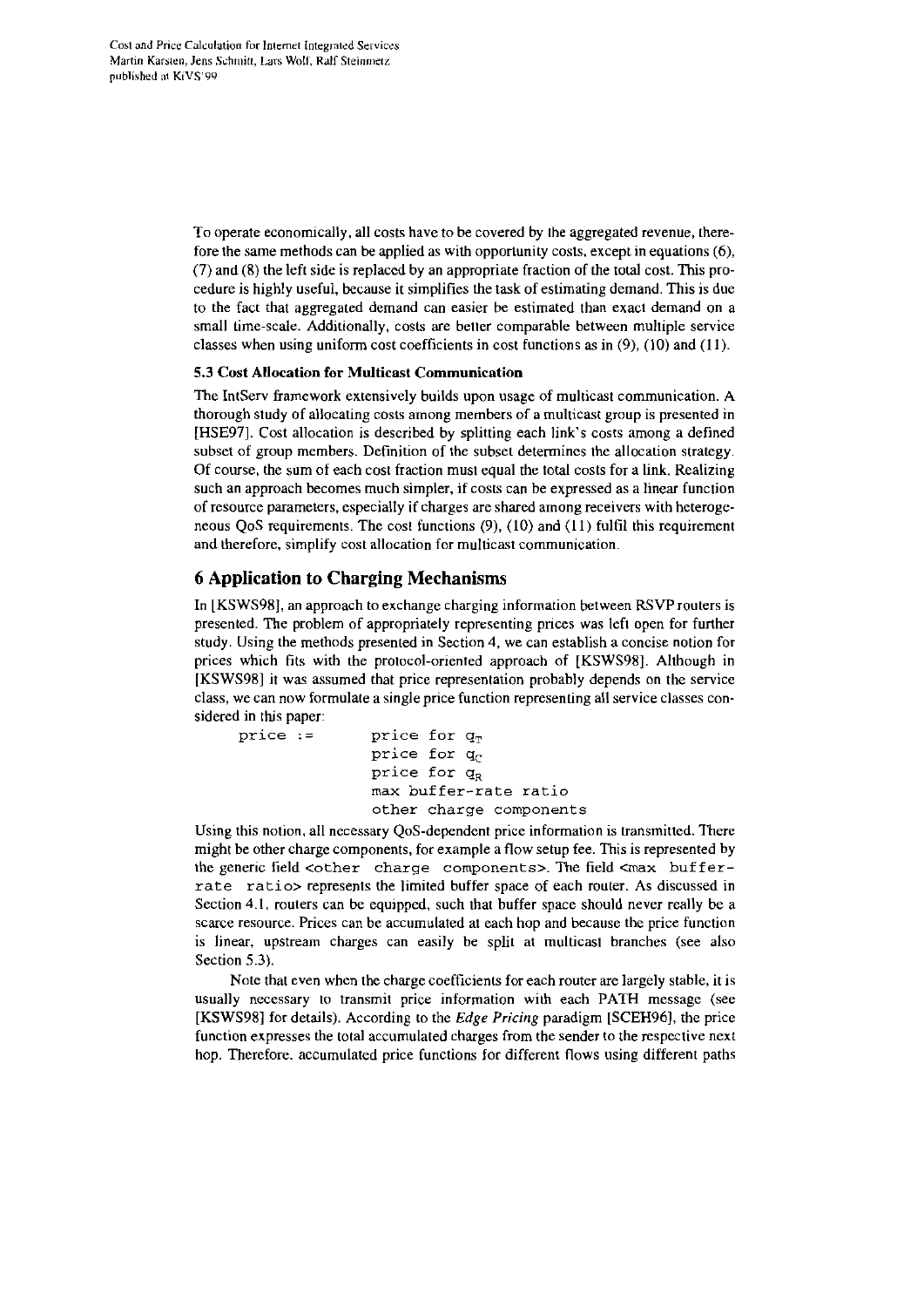Cost and Price Calculation for Internet Integrated Services Martin Karsten, Jens Schmitt, Lars Wolf, Ralf Steinmetz published at KiVS'99

**Professor Professor Professor Professor** 

are very likely to differ.

It is clear that an indirect price representation like this adds additional complexity to the end systems, in that this price representation has to be translated into a userfriendly format. However, translation of QoS parameters has to take place for IntServ requests anyway and it is a common design paradigm in the Internet to push intelligence towards the end systems while letting the network technology be as simple as possible. Therefore, wo do not believe this slight additional complexity to be a problem.

# **7 Summary and Future Work**

In this paper, we discussed charging and resource aspects related to cost and price calculation for IntServ communication services. We presented a method called *virtual re*source mapping, which can be used to apply well-known economic principles to IntServ cost calculation. We showed how existing theoretic results related to price and cost calculation can be used with virtual resource mapping and also how charging mechanisms can employ this method.

We are currently in the process of implementing the charging mechanisms introduced in [KSWS98], which are embedded in RSVP. With the forthcoming implementation we will be able to run extensive simulations of charging procedures and pricing algorithms incorporating the ideas presented in this paper.

#### **References**

| [Asa98]               | Manjari Asawa. Measuring and Analyzing Service Levels: A Scalable Passive Ap-<br>proach. In Proceedings of 6th IEEE/IFIP International Workshop on Quality of<br>Service, Napa, CA, USA, pages 3-12. IEEE/IFIP, May 18-20 1998.                                   |
|-----------------------|-------------------------------------------------------------------------------------------------------------------------------------------------------------------------------------------------------------------------------------------------------------------|
| [BCS94]               | Robert Braden, David Clark, and Scott Shenker. RFC 1633 - Integrated Services in<br>the Internet Architecture: an Overview, Informational RFC, June 1994.                                                                                                         |
| [BZB <sup>+</sup> 97] | Robert Braden, Lixia Zhang, Steve Berson, Shai Herzog, and Sugih Jamin. RFC<br>2205 - Resource ReSerVation Protocol (RSVP) – Version 1 Functional Specifica-<br>tion. Proposed Standard. September 1997.                                                          |
|                       | [CSKW98] C. Courcoubetis. V. A. Siris, F.P. Kelly, and R. Weber. A Study of Simple Usage-<br>based Charging Schemes for Broadband Networks. In <i>Proceedings of Broadband</i><br>Communications '98, Stuttgart, Germany, April 1998.                             |
| [CSZ98]               | Georg Carle, Michael Smirnov, and Tanja Zseby. Charging and Accounting Archi-<br>tectures for IP Multicast Integrated Services over ATM. In <i>Proceedings of 4th Inter-</i><br>national Symposium on Interworking, Ottawa, Canada, July 1998.                    |
| [DKS89]               | Alan Demers, Srinivasan Keshav, and Scott Shenker. Analysis and Simulation of a<br>Fair Queueing Algorithm. In <i>Proceedings of ACM SIGCOMM '89, Austin, TX, USA</i> ,<br>pages 1–12, September 1989.                                                            |
| [DVR98]               | Konstantinos Dovrolis, Maruthy Prasad Vedam, and Parameswaram Ramanathan.<br>The Selection of the Token Bucket Parameters in the IETF Guaranteed Service<br>Class. Technical report, University of Wisconsin-Madison, Madison, WI 53706-<br>1691, USA, July 1998. |
| [FD98]                | Domenico Ferrari and Luca Delgrossi. Charging for QoS. In Proceedings of 6th<br>IEEE/IFIP International Workshop on Quality of Service, Napa, CA, USA, pages<br>vii-xiii. IEEE/IFIP, May 18-20 1998. Invited paper.                                               |
| [FO98]                | Peter C. Fishburn and Andrew M. Odlyzko. Dynamic Behavior of Differential Pric-<br>ing and Quality of Service Options for the Internet. In Proceedings of First Intern.<br>Conf. on Information and Computation Economies (ICE-98), 1998.                         |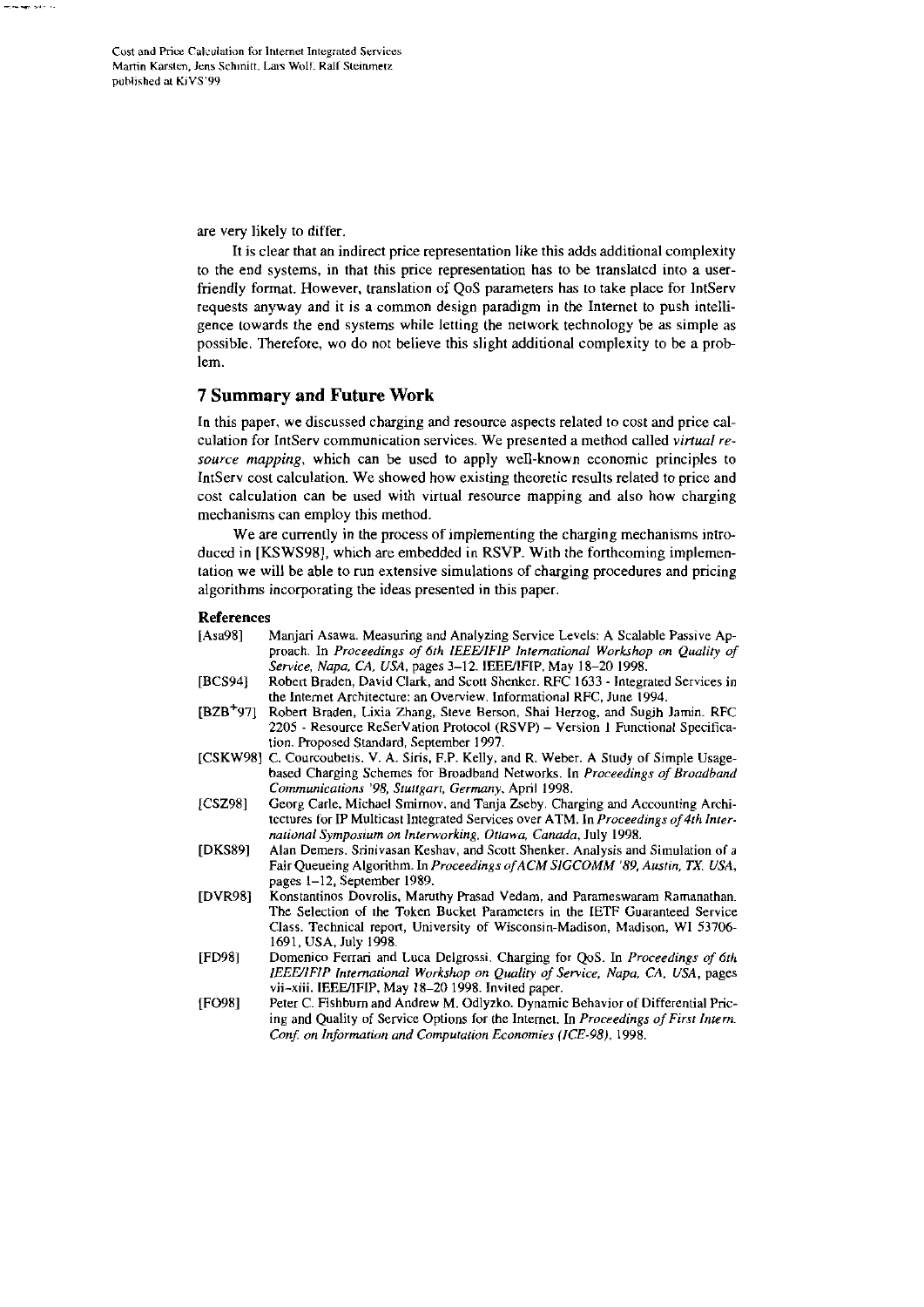- [FSVP98] George Fankhauser, Burkhard Stiller, Christoph Vögtli, and Bernhard Plattner. Reservation-based Charging in an Integrated Services Network. In 4th INFORMS Telecommunications Conference, Boca Raton, Florida, USA, March 1998.
- [Gal97] John Gallant. Are you ready for those management challenges? Network World, August 4 1997.
- [GGPR96] Leonadis Georgiadis, Roch Guerin, V. Peris, and R. Rajan, Efficient Support of Delay and Rate Guarantees in an Internet. In Proceedings of ACM SIGCOMM'96, pages 106-116, August 1996.
- [GSW95] Alok Gupta, Dale O. Stahl, and Andrew B. Whinston. A Stochastic Equilibrium Model of Internet Pricing. In Seventh World Congress of the Econometrica Society, Tokyo, Japan, August 1995.
- [HSE97] Shai Herzog, Scott Shenker, and Deborah Estrin. Sharing the "Cost" of Multicast Trees: An Axiomatic Analysis. IEEE/ACM Transactions on Networking, 5(6):847-860, December 1997.
- [KSWS98] Martin Karsten, Jens Schmitt, Lars Wolf, and Ralf Steinmetz. An Embedded Charging Approach for RSVP. In Proceedings of 6th IEEE/IFIP International Workshop on Quality of Service, Napa, CA, USA, pages 91-100. IEEE/IFIP, May 18-20 1998.
- Yannis A. Korillis, Theodora A. Varvarigou, and Sudhir R. Ahuja. Incentive-Com-**IKVA981** patible Pricing Strategies in Noncooperative Networks. In Proceedings of the 17th Annual Joint Conference of the IEEE Computer and Communications Societies (IN-FOCOM'98), March 1998.
- $[Lei98]$ Brett A. Leida. Cost Model of Internet Service Providers: Implications for Internet Telephony and Yield Management. Master's thesis, Massachusettes Institute of Technology, Cambridge, MA, USA, February 1998.
- Jeffrey K. MacKie-Mason and Hal R. Varian. Pricing the Internet. In Brian Kahin  $[MMV95]$ and James Keller, editors, *Public Access to the Internet*, pages 269-314. MIT Press, Cambridge, 1995.
- [MMV97] Jeffrey K. MacKie-Mason and Hal R. Varian. Economic FAQs About the Internet. In Joseph Bailey and Lee McKnight, editors, Internet Economics. MIT Press, Cambridge, 1997.
- $[PG93]$ Abhay K. Parekh and Robert G. Gallager. A Generalized Processor Sharing Approach to Flow Control in Integrated Services Networks: The Single-Node Case. IEEE/ACM Transactions on Networking, 1(3):344-357. June 1993.
- **[PG94]** Abhay K. Parekh and Robert G. Gallager. A Generalized Processor Sharing Approach to Flow Control in Integrated Services Networks: The Multiple Node Case. .<br>IEEE/ACM Transactions on Networking, 2(2):137-150, April 1994.
- $[SCEH96]$ Scott Shenker, David Clark, Deborah Estrin, and Shai Herzog, Pricing in Computer Networks: Reshaping the Research Agenda. ACM Computer Communication Review, 26(2):19-43, April 1996.
- $[SFY95]$ Jakka Sairamesh, Donald F. Ferguson, and Yechiam Yemini. An Approach to Pricing, Optimal Allocation and Quality of Service Provisioning in High-Speed Packet Networks. In Proceedings of the 14th Annual Joint Conference of the IEEE Computer and Communications Societies (INFOCOM'95), pages 1111-1119. IEEE Computer Society Press, June 1995.
- [SPG97] .<br>Scott Shenker, Craig Partridge, and Roch Guerin. RFC 2212 - Specification of Guaranteed Service. Proposed Standard, September 1997.
- **IWPS971** Qiong Wang, Jon M. Peha, and Marvin A. Sirbu. Optimal Pricing for Integrated-Services Networks with Guaranteed Quality of Service. In Joseph Bailey and Lee McKnight, editors, *Internet Economics*. MIT Press, 1997. Available at http:// www.ece.cmu.edu/%7epeha.
- [Wro97] John Wroclawski, RFC 2211 - Specification of the Controlled-Load Network Element Service. Proposed Standard, September 1997,